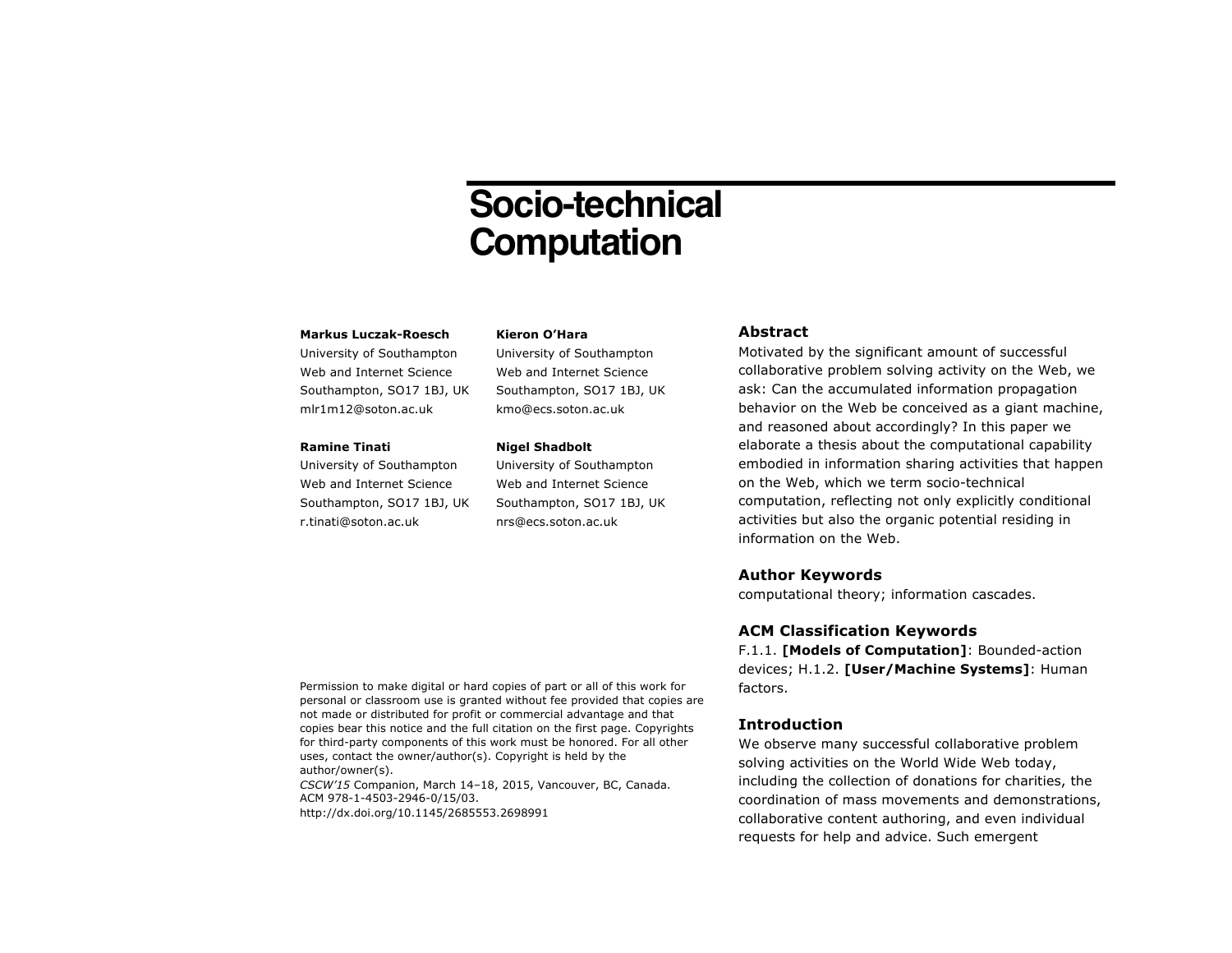| Q8-2 #transit at 18.6d          |
|---------------------------------|
| by user16 hours ago             |
| Q8-2 #eclipse atat 18.6.        |
| by $user2 - 3$ days ago         |
|                                 |
| Q3-1 #transit #plain #gap       |
| by $user3$ 13 days ago          |
|                                 |
| Q11-1 #transitingplanet #glitch |

by user4 17 days ago

In the TCE list with P=31.2017, R=9.026 R\_Earth.

 $\cdots$ 

by **user2** 17 days ago

#### Q5-1 #eclipse at 20.8, KID 9772531

by **user2** 17 days ago

**Figure 1.** Participants employ selfconstructed content patterns for testing hypothesis about objects of interest in the Planet Hunters project on the Zooniverse platform. Hashtags as well as identifiers from remote systems (e.g. the KID refers to an object in a public NASA database) let relationships between posts emerge. The system does not feature any explicit social network but the independent information sharing activities contribute to collective problem solving even spanning across the system boundaries of Planet Hunters.

phenomena are generally characterized by a sociotechnical interplay that determines how applications and services on the Web are orchestrated for a particular purpose and how information diffuses.

In many cases explicit social networks built around Web-based systems condition this socio-technical interplay. These can be exploited to determine with increasing accuracy whether a piece of information was published in direct response to another one, which then allows inferences about roles of actors in information diffusion processes for example. However, there are also cases of uncertainty about potential relationships between information, especially when online communities do not feature an explicit social network or system borders are crossed (see Figure 1 for an example from the Planet Hunters $<sup>1</sup>$  project forums on</sup> the Zooniverse citizen science platform<sup>2</sup>). Relationships might be missed out - or appear to be serendipitous because the trigger event for their creation is not represented within the feature space under investigation (e.g. two people inventing the same tag in independent systems on the Web at almost the same time). This type of example suggests that there exists purposeful collaborative work on the Web that is not necessarily conditioned by binary social links between contributors and therefore does not necessarily leave explicit traces between information that contributes to the higher order goal of the work.

At this point we ask if it is possible to derive a formal model that represents the computational power of human participants publishing information

independently but with a common purpose on the Web. Or in other words: **Does the accumulated information propagation behavior on the Web form a giant machine?**

In this paper we elaborate a thesis about the computational capability embodied in information sharing activities that happen on the Web. We argue that in Web-based systems a specific form of emergent *information cascade* can be seen as abstractly representing computation performed by human users orchestrating the technical capabilities of machines dynamically. Those cascades can be modeled independently of any underlying system-specific or social network features. This work is ultimately targeted at developing a generic model to capture and analyze this organic computational capability of the Web, which we term *socio-technical computation*. It will allow us to equip the design and development of successful problem solving activities on the Web with theoretical underpinnings such as complexity analysis, verification and validation. Additionally, this model will enable the indexing and retrieval of the procedural knowledge on the Web complementing other wellknown search functions.

# **From socially-determined towards transcendental information cascades**

It is possible to follow the flow of information through a network, quantifying phenomena such as influence, by observing explicit references to other resources' URIs (e.g. to link to a remote hypertext document or embed a remote image) [1,2,3], and patterns within the content (e.g. a quotation, a meme or a sample in an image) [4]. The viral spread of such patterns can be conceptualized as information flow, information

 <sup>1</sup> http://planethunters.org

<sup>2</sup> http://zooniverse.org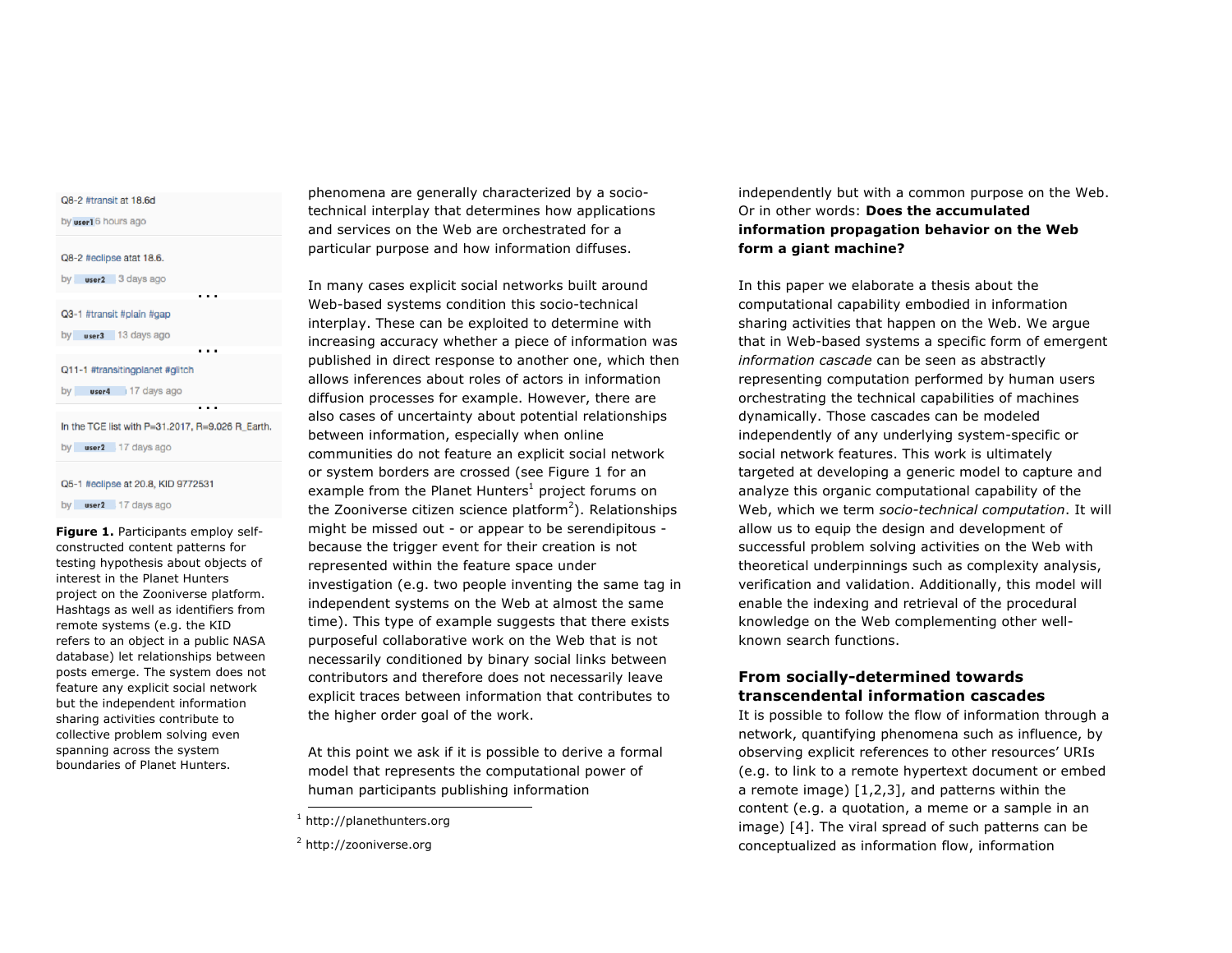diffusion, information propagation or *information cascades* and is typically modeled in the following way: one or more undirected sub-networks represent structures of explicit relationships between entities along which information can diffuse (e.g. blog sites interlinked by blogroll features or users forming a following or friendship graph); an actual diffusion process is represented as a time-stamped directed overlay network; each edge in the overlay network is directed from the "infector" node to the "infectee" node as well as labelled with the time when the diffusion was evidenced on the side of the "infectee" and the identifier of the diffusing information; evidence for an infection is inferred based on features of the subnetwork. Cascades have a single initiator but they can collide and merge when identifiers from different cascades are used in one node [5,6,7].

We explore the possibility of abstracting the social context away from the technological substrate to understand the Web's intrinsic information cascades, considering not only local understanding of its use but also an abstract global view. This lets us propose a new model that we call transcendental information cascades. Informed by Kleinberg's work on burst structures in streams [8] it regards time as the only ascertainable condition for relationships between any two resources and deliberately incorporates serendipity.

between any two nodes that match the following rule: the two nodes share a unique subset of all identifiers they contain; this subset is not part of the interactions featured by any node that was temporally created between the two.

This cascade model yields different outputs depending on the data to hand determined by the extent of the Web crawl, and the matching algorithm, which determines which cascade identifiers will be spotted (e.g. reuse of hashtags, URIs, quotes, images, or maybe exploiting wider semantics or sentiment). An information cascade in the sense we describe here flows through the Web, channeling and preserving information across time. It therefore has storage and transfer capacity, and as a result is an important aid particularly for distributed communities with few communally-created information storage facilities capable of allowing access to information in a timely manner at the point at which it is needed. Some, but not all, input signals (nodes that use certain identifying pattern for the first time) become output signals (nodes that have no more outgoing edges), so a body of information can evolve over time. Information loss may correspond to information ceasing to be current, or alternatively a cascade might branch to create divergent cascades whose combined capacity may make up for apparent local losses.

# **Cascade motifs as an indicator of state?**

Inspired by this model we define socio-technical computation as the computational capability embodied in cascades of information sharing activities on the Web that are not necessarily conditioned by system-specific or social network features but only time and inherent properties of pairs of resources. The key thesis behind



**Figure 2.** Example cascade using hashtags as identifiers. The visualization represents the sequence "#A" - "#A#B" - "#A" - "#A" - "#A#B#C" - "#C" - "#A" - "#B#D" - "#A".

Formally the diffusion process is still a directed network as shown by the example in Figure 2. However, we do not presume any sub-network to exist but only a set of Web resources (e.g. individual blog posts, microposts, forum entries, or Web pages) instead. Nodes in the network are those resources from this set that contain one or multiple cascade identifiers. An edge exists